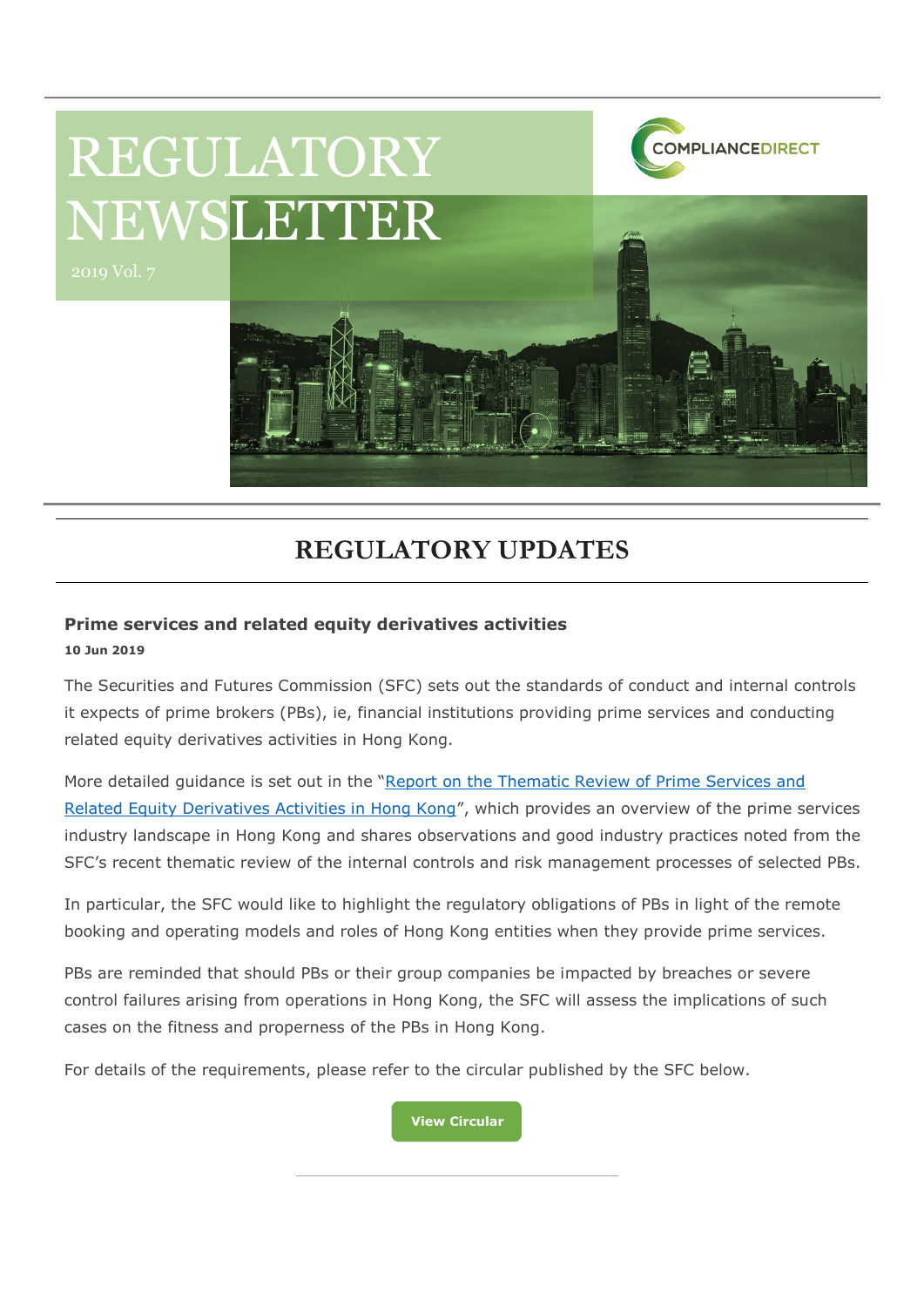## **Implementation of regulatory requirements for online and offline sale of complex products**

**13 Jun 2019**

The SFC has provided further guidance by way of the Frequently Asked Questions (FAQs) on the regulatory requirements for online and offline sale of complex products.

The newly added FAQs seek to:

- Clarify that paragraph 5.5 of the Code of Conduct is applicable only when a client purchases a complex product on an unsolicited basis (i.e. no solicitation or recommendation has been made by an intermediary);
- Clarify that the provision of a loan to facilitate a client to purchase a non-complex product would not convert the product into a complex product given that the loan does not alter the terms, features and risks of the product itself;
- Provide guidance on the implementation of the Requirements in the case where an execution broker executes orders placed by an investment adviser or asset manager on behalf of a client; and
- Clarify the SFC's expectation on the disclosure of product information for solicited or recommended repeat purchases generally and for compliance with paragraph 5.5 of the Code of Conduct for repeat purchases of the same complex product or complex products of the same product category.

The full set of FAQs on the Guidelines is also available on the SFC website at www.sfc.hk under the section "Regulatory functions – Intermediaries – Supervision – FAQs – Guidelines on Online Distribution and Advisory Platforms and Paragraph 5.5 of the Code of Conduct".

In addition, the SFC has added the Netherlands as one of the specified jurisdictions for nonexchange-traded unauthorized funds and security tokens as a type of complex product to the nonexhaustive list of examples of investment products that are considered to be complex products, as set out on the Suitability web page of the SFC's website.

**[View Circular](https://www.sfc.hk/edistributionWeb/gateway/EN/circular/suitability/doc?refNo=19EC42)**

# **Foreign exchange margin trading on the Mainland and other activities not regulated by the SFC**

**17 Jun 2019**

The SFC reminds licensed corporations (LCs) of the following:

- under Mainland law and regulations, it is not legal for any unapproved institution to conduct foreign exchange (forex) margin trading on the Mainland or for any client on the Mainland to entrust an unapproved institution to do so; and
- the risks arising from LCs or their controlling entities and related corporations (collectively, related parties) engaging in or being associated with illegal or fraudulent activities.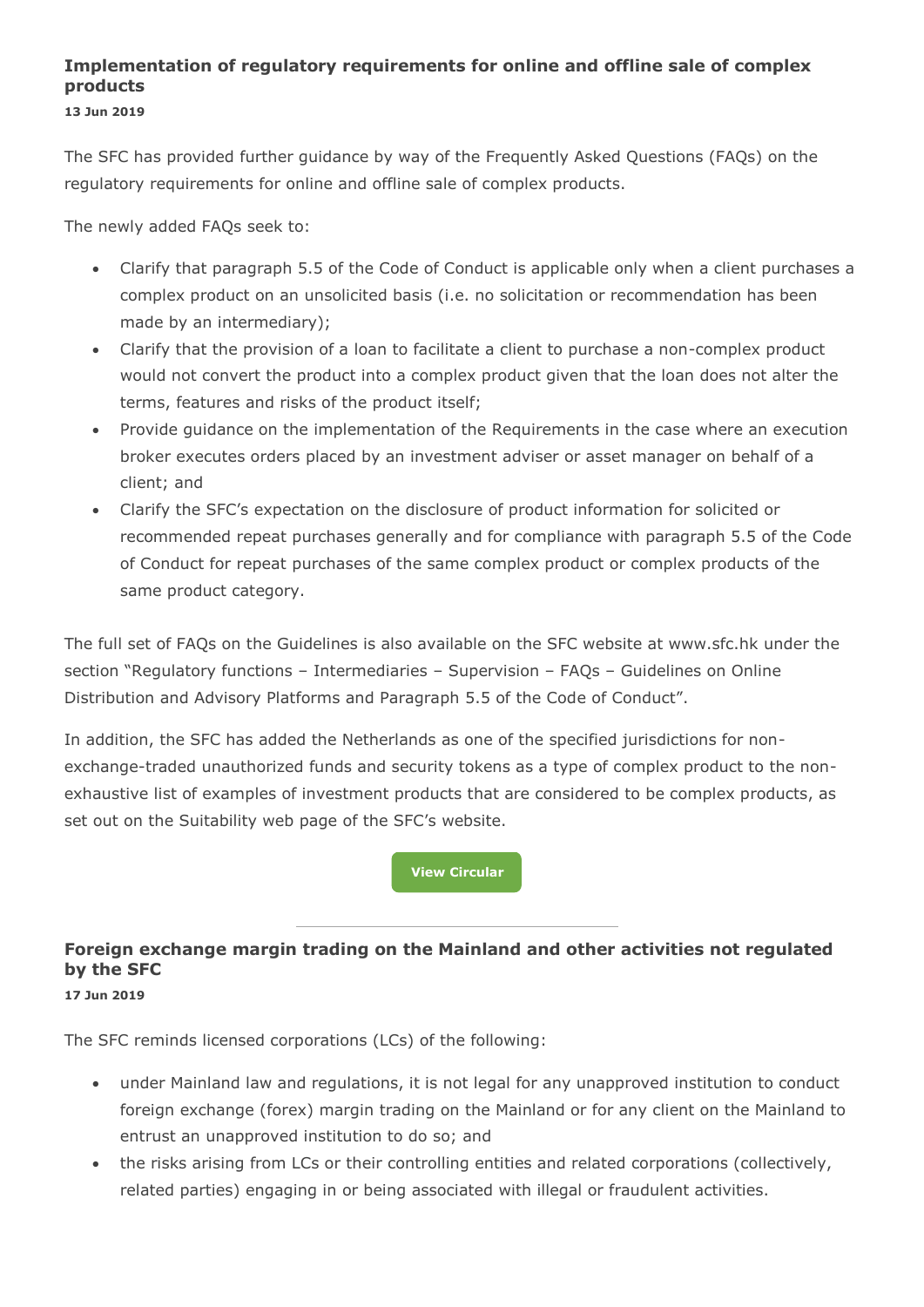#### Unauthorised activities on the Mainland

The SFC has noted that the State Administration of Foreign Exchange (SAFE) recently took action against a Mainland entity for soliciting Mainland investors to engage in forex margin trading outside the Mainland on behalf of an online trading platform operated by the entity's offshore shareholder. SAFE advised that the Mainland authorities have not approved any institution to engage in forex margin business either directly or on an agency basis on the Mainland. SAFE also advised that according to Mainland requirements, it is illegal for any unapproved institution to conduct forex margin trading or for any client, whether an organisation or individual, to entrust an unapproved institution to do so.

In this connection, the SFC is aware that some LCs or their related parties offer leveraged foreign exchange trading or similar services to investors via websites presented in simplified Chinese and provide Mainland investors toll free telephone numbers for enquiry. The SFC warns LCs not to engage in unauthorised or illegal forex margin trading on the Mainland or assist other persons or Mainland investors in such activities. LCs which provide or market forex margin trading or similar services to Mainland investors, or assist other persons to provide or market them to Mainland investors, should immediately review the legality of their activities under Mainland law and regulations. Any noncompliant activities should be discontinued immediately and be notified to the SFC in accordance with paragraph 12.5 of the Code of Conduct for Persons Licensed by or Registered with the Securities and Futures Commission.

LCs must ensure compliance with the licensing and other requirements of all the jurisdictions in which they operate or provide services and implement sufficient compliance controls. Before commencing business in a jurisdiction, LCs should obtain a thorough understanding of the local legal and regulatory requirements, seek proper legal and professional advice and discuss the applicable requirements with the relevant regulatory authority.

#### Alleged fraudulent or illegal activities of related parties

It has also come to the attention of the SFC that some LCs' related parties may be associated with other alleged illegal activities on the Mainland, such as unauthorised stock broking or fraudulent crowdfunding or peer-to-peer lending, or alleged fraudulent London gold activities in Hong Kong. The LCs may have allowed related parties to use their names and SFC licensing statuses on websites or marketing materials to promote these activities. LCs' staff resources or business premises may also be shared with these related parties.

The SFC reminds LCs and their controlling entities to take all necessary steps to review the legality of the services offered by themselves and their related parties to ensure their activities comply with the law and regulations administered by the SFC as well as the applicable requirements of other jurisdictions. Unauthorised or illicit activities must be discontinued immediately. Any contravention of the law or regulations of other jurisdictions may amount to a breach of paragraph 12.1 of the Code of Conduct, which may call into question the fitness and properness of a corporation to be, or to remain, licensed in Hong Kong.

Furthermore, improper conduct by an LC's controlling entity or its other subsidiaries may adversely affect the LC and the group as a whole. Even a perceived association with alleged fraudulent or illegal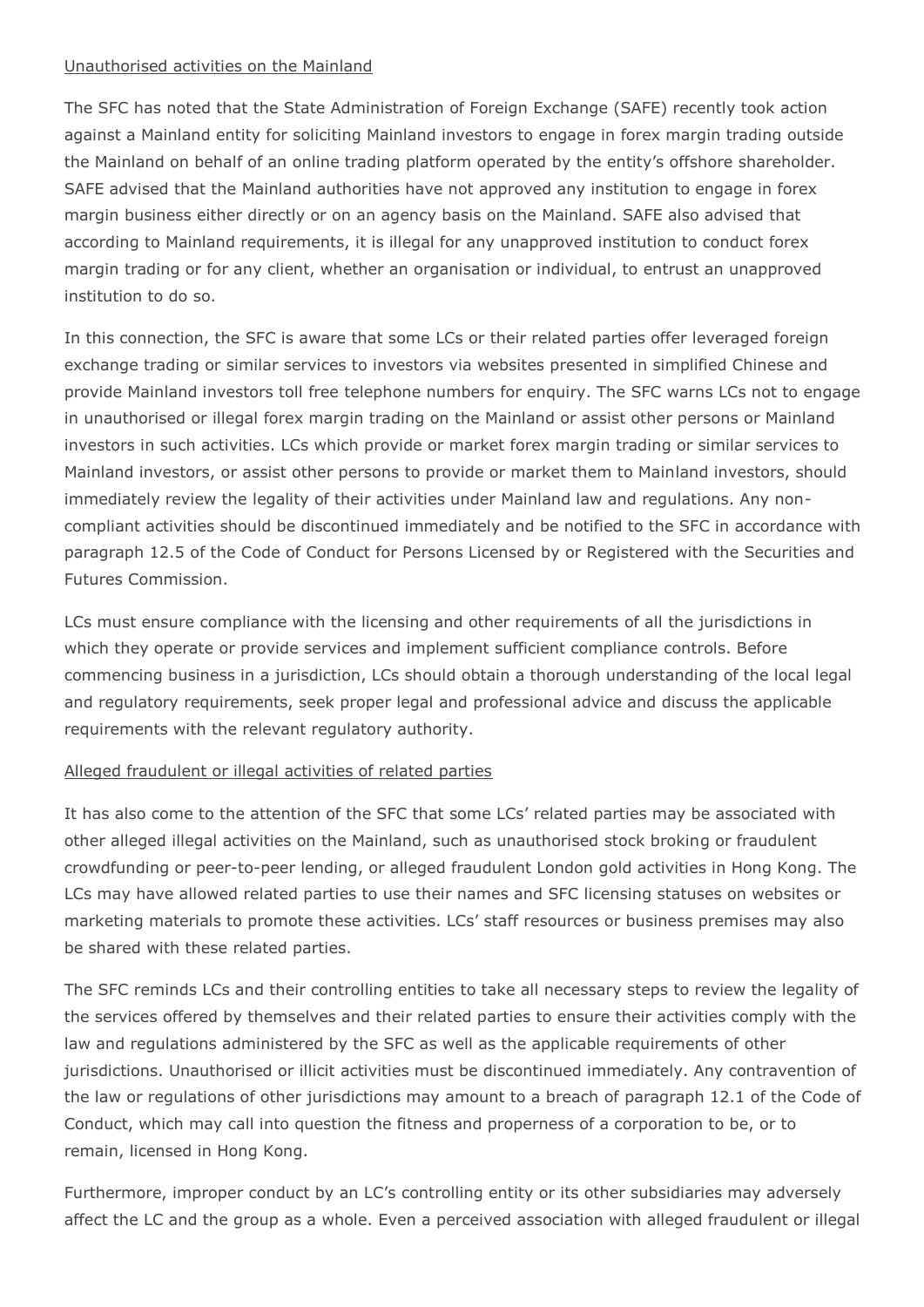activities may have negative implications for an LC's fitness and properness. Accordingly, LCs are urged to take all necessary steps to ring-fence the conduct of related parties suspected of being involved in or associated with dubious activities. These include ceasing co-location or resource sharing arrangements and clearly segregating regulated activities from those which are potentially unauthorised or illegal.

Failure to take appropriate action may impugn on the fitness and properness of the LC, its senior management and its controlling entities, and may result in regulatory action. The SFC may impose conditions on the LCs and their controlling entities to mitigate the risks and where the situation warrants, the SFC will take action which may include issuing restriction notices and suspending or revoking the licence of the LC.

**[View Circular](https://www.sfc.hk/edistributionWeb/gateway/EN/circular/intermediaries/supervision/doc?refNo=19EC43)**

## **Amendments to paragraph 5.1 of the Code of Conduct 28 Jun 2019**

The SFC reminds licensed corporations (LCs) of the amendments to the Code of Conduct to facilitate new approaches for opening accounts. These changes were made to cater for the need for intermediaries to adapt their practices as business activities are increasingly conducted online.

Paragraph 5.1 of the Code of Conduct requires intermediaries to take all reasonable steps to establish the true and full identity of each of their clients and provides specific guidelines on the acceptable approaches for opening accounts. Following a review of these requirements, the SFC has decided to amend paragraph 5.1 of the Code of Conduct. The amendments were gazetted today and will take effect on 5 July 2019.

#### Launch of a designated webpage

To help intermediaries comply with paragraph 5.1 of the Code of Conduct, acceptable account opening approaches will now be published on a designated webpage, which will also feature relevant circulars and frequently asked questions (FAQs). The information on the dedicated webpage will supersede previous circulars and FAQs on client onboarding. The SFC anticipates that there will be other acceptable options for client onboarding in the future as a result of advances in technology. Intermediaries will be notified of the updates via circulars and publication on the designated webpage.

For the avoidance of doubt, all currently acceptable account opening approaches will remain applicable. The list of examples of a "professional person" who may certify the signing of client agreements and the sighting of a client's related identity documents during account opening will be expanded to include chartered secretaries.

**[View Circular](https://www.sfc.hk/edistributionWeb/gateway/EN/circular/intermediaries/supervision/doc?refNo=19EC45)**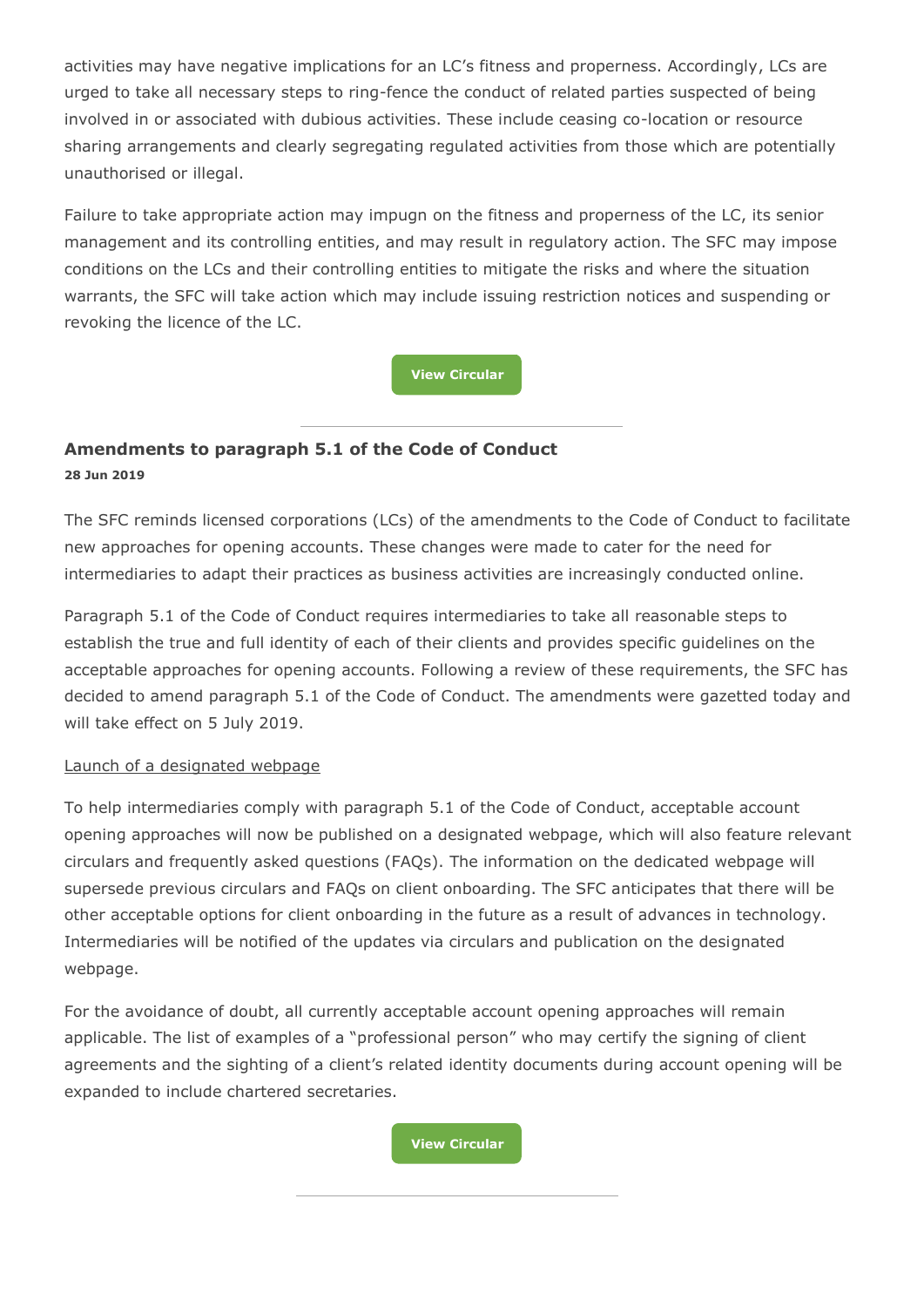#### **Remote onboarding of overseas individual clients**

#### **28 Jun 2019**

The SFC informs intermediaries of a new approach for the online onboarding of overseas individual clients which will be acceptable from 5 July 2019 when amendments to paragraph 5.1 of the Code of Conduct take effect.

Impersonation may be harder to detect in remote client onboarding. When clients are not physically present for identification purposes, intermediaries will generally not be able to determine that identity documents belong to the client they are dealing with. Current technology cannot completely eliminate impersonation risks. These may be aggravated by the speed of electronic transactions, multiple fictitious accounts and the use of stolen identities.

Furthermore, the procedures used by overseas banks to verify client identities may not satisfy regulatory requirements in Hong Kong. It may also be difficult for the SFC to conduct an investigation when verification procedures are performed by overseas banks. The new approach to remote onboarding has taken all of these risk factors into account.

#### Online onboarding of overseas individual clients

From 5 July 2019, the SFC will accept the approach in the below circular to verify the identity of an overseas individual client provided that all steps listed therein are completed. Please find the link of the circular below:

### [https://www.sfc.hk/edistributionWeb/gateway/EN/circular/intermediaries/supervision/doc?refNo=19E](https://www.sfc.hk/edistributionWeb/gateway/EN/circular/intermediaries/supervision/doc?refNo=19EC46) [C46](https://www.sfc.hk/edistributionWeb/gateway/EN/circular/intermediaries/supervision/doc?refNo=19EC46)

#### Further points to note

Senior management of intermediaries, including Managers-In-Charge, bear the primary responsibility of ensuring that proper processes and technologies are implemented to verify clients' identities.

In addition to the pre-implementation assessment and annual reviews, intermediaries should regularly evaluate the performance of the adopted technologies to ensure that the true identities of onboarded clients have been properly established. If an adopted technology becomes particularly vulnerable to a particular type of attack, making it difficult to satisfactorily verify clients' true identities, intermediaries should forthwith cease to use this technology for client onboarding until the relevant concerns have been fully addressed.

Intermediaries should be mindful of the requirements imposed by domestic regulatory authorities when onboarding overseas clients.

**[View Circular](https://www.sfc.hk/edistributionWeb/gateway/EN/circular/intermediaries/supervision/doc?refNo=19EC45)**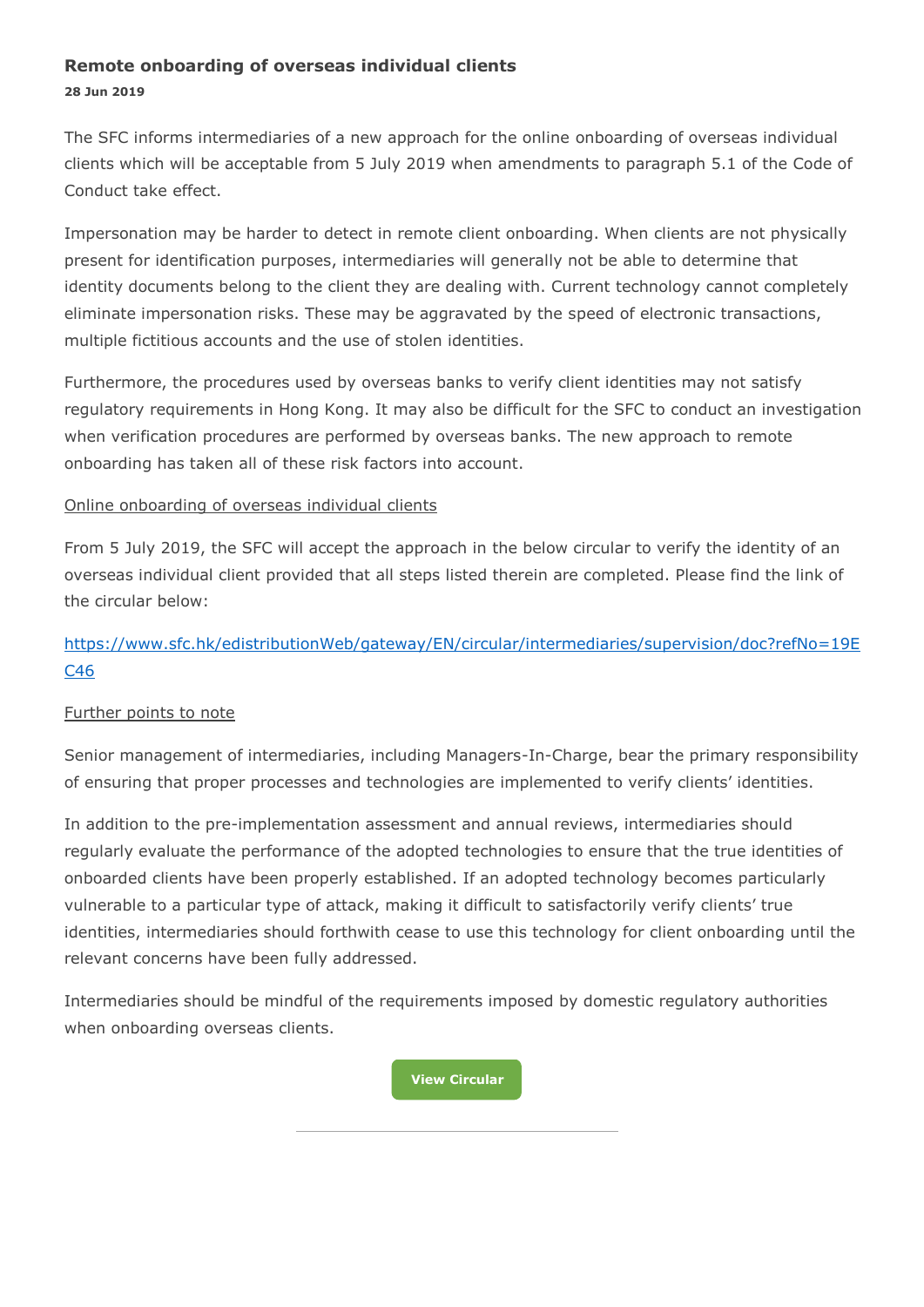# **ENFORCEMENT NEWS**

#### **SFC reprimands and fines Credit Suisse (Hong Kong) Limited and Credit Suisse AG \$2.8 million for regulatory breaches**

The SFC has reprimanded and fined Credit Suisse (Hong Kong) Limited (CSHK) and Credit Suisse AG (CSAG) (collectively, Credit Suisse) \$2.8 million over their failures to comply with the disclosure requirements when they published certain research reports on Hong Kong-listed securities.

The SFC found that CSHK and CSAG failed to disclose their investment banking relationships with subject companies in certain research reports on Hong Konglisted securities published between 2006 and 11 August 2016. This was caused by an information technology (IT) logic issue in one of Credit Suisse's IT system feeds and it was rectified on 11 August 2016.

In addition, an update by Credit Suisse in August 2016 to revise the market maker disclosure in its research reports led to an inadvertent exclusion of that disclosure from a disclosure template for its research reports. As a result, certain research reports on Hong Kong-listed securities distributed by CSHK or CSAG between August 2016 and 31 May 2017 did not disclose that CSHK was a market maker. This issue was fully rectified on 31 May 2017.

The SFC takes the view that CSHK and CSAG have failed to put in place effective systems and controls to ensure compliance with the disclosure requirements and timely detection of the disclosure failures.

In deciding the penalty, the SFC took into account that:

- CSHK self-reported the two incidents to the SFC;
- CSHK and CSAG have cooperated with the SFC in resolving the SFC's concerns; and
- Credit Suisse has taken remedial measures to rectify the failures and strengthen its internal controls and systems.

**SFAT affirms SFC decision to reprimand and fine FT Securities Limited \$3.5 million**

The Securities and Futures Appeals Tribunal (SFAT) today affirmed the decision of the Securities and Futures Commission (SFC) to reprimand FT Securities Limited (FTSL) and fine it \$3.5 million for regulatory breaches and internal control failures in relation to preparation and publication of research reports.

FTSL published three equity research reports on its website between July 2012 and April 2013. The SFC found that, during the relevant period:

- FTSL's research reports, which were published in the name of its research analyst, were in fact prepared and written by two unidentified individuals who were not its employees. FTSL did not know their identities, background or contact details, nor did it take any steps to ascertain whether they were related to or had any financial interests in the companies covered in the research reports;
- FTSL falsely disclosed in one of the research reports that it did not provide any investment banking services to the company covered in the research report in the 12 months preceding the publication of the report when in fact it had been appointed as the placing agent for the placing of the company's convertible bonds;
- FTSL had no formal policies or procedures governing the preparation and publication of research reports;
- FTSL did not segregate its research and corporate finance functions to avoid any actual or apparent conflicts of interest. Staff members responsible for handling the placing activities of the company covered in the research report were concurrently involved in the preparation and publication of the report; and
- FTSL failed to demonstrate that there was a reasonable basis for the analyses and recommendations in the research reports.